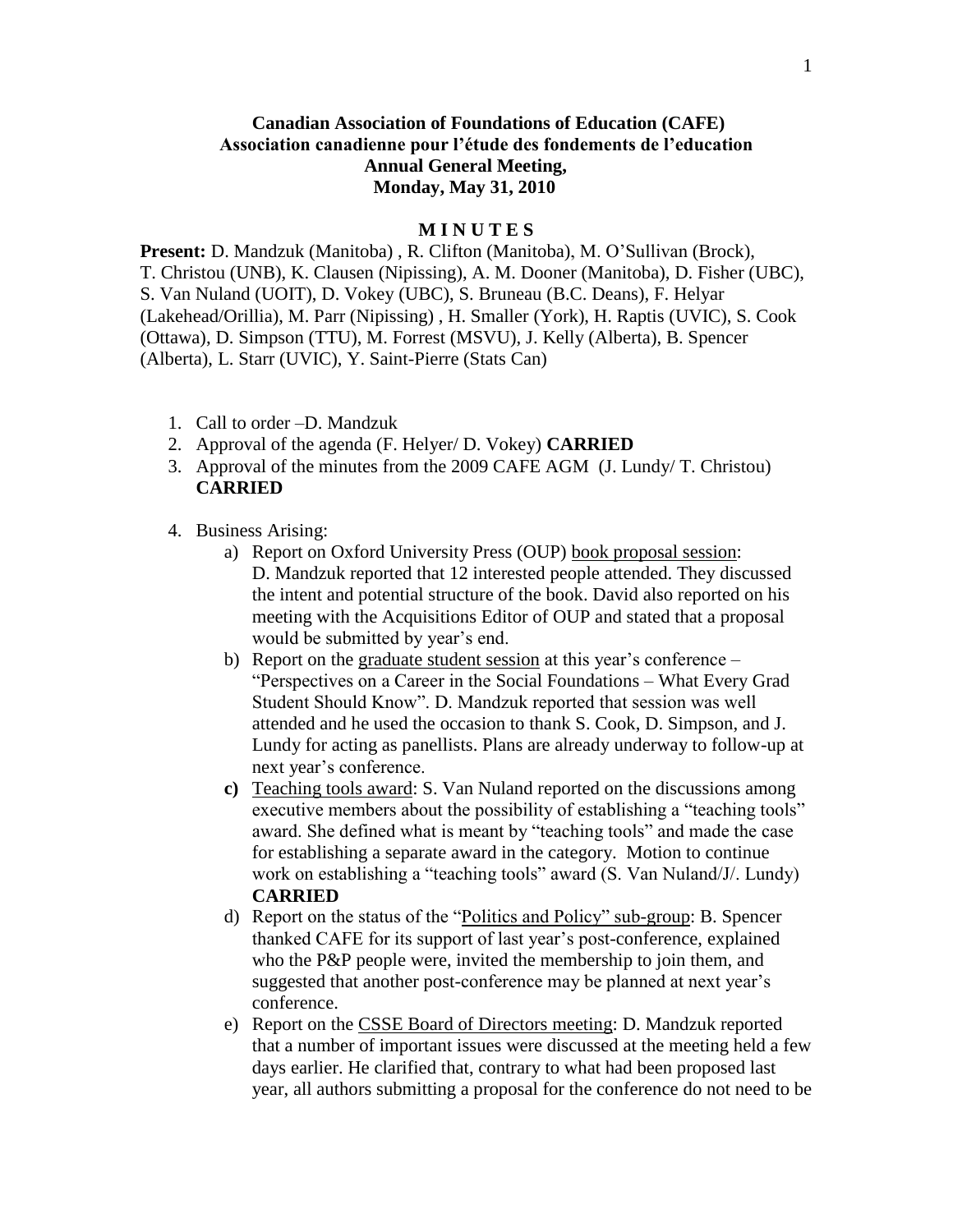members of CSSE, only the person submitting must be a member. David also discussed the "knowledge mobilization" strategy that CSSE is developing and encouraged members to think about how they might make their research more accessible to the broader public. Most importantly, he reminded CAFE members that the 2011 conference will be at UNB/St. Thomas University, in Fredericton.

- 5. Reports:
	- a) President's report (D. Mandzuk). As the outgoing president, David reported that he was pleased that during his tenure as president, he was able to work with the membership on a number of new initiatives such as advocating for the foundations with members of ACDE, finding new ways to support grad students, including a grad student representative on the CAFE executive, and leading the OUP book proposal group. He wanted those in attendance to know how much he had enjoyed serving CAFE over the past few years.
	- b)  $1<sup>st</sup> Vice-President's report (M. O'Sullivan). Two awards were given this$ year- the CAFE Publications Award to Michelle Forrest from MSVU and the StatsCan Student Award to Kaitlyn Davis from Laurentian. The members of the jury for the awards were S. Bruneau, F. Helyar, and M. O'Sullivan. Michael thanked them for their work. Discussions about establishing M.Ed. and Ph.D. thesis awards is still being considered. People seemed to be positively predisposed to using a model similar to what CATE currently uses. The membership will be apprised of any further developments on this matter prior to next year's conference.
	- c)  $2<sup>nd</sup> Vice-President's report (K. Clausen) Kurt spoke about the CAFE$ sessions in the CSSE program. CAFE had 39 sessions with two or three papers presented in each. He reported that so far, the conference is running smoothly. He also recommended that we continue talking to the Socinet group about how to better identify which submitters prefer to present on the last day of the conference.
	- d) Secretary-Treasurer's report (D. Mandzuk). David circulated a written financial statement which indicated that there is \$1,702.50 in the bank account with a few bills, including the AGM breakfast, still pending. When they are paid, there will still be a surplus. David suggested that the new Secretary Treasurer should look into the possibility of having Tim Howard at CSSE look after CAFE's finances through the use of a "ledger account."
	- e) New Scholars Fund (S. Van Nuland). Shirley reported that the fund is stable and that 12 papers presented at the CSSE conference were supported by the fund.